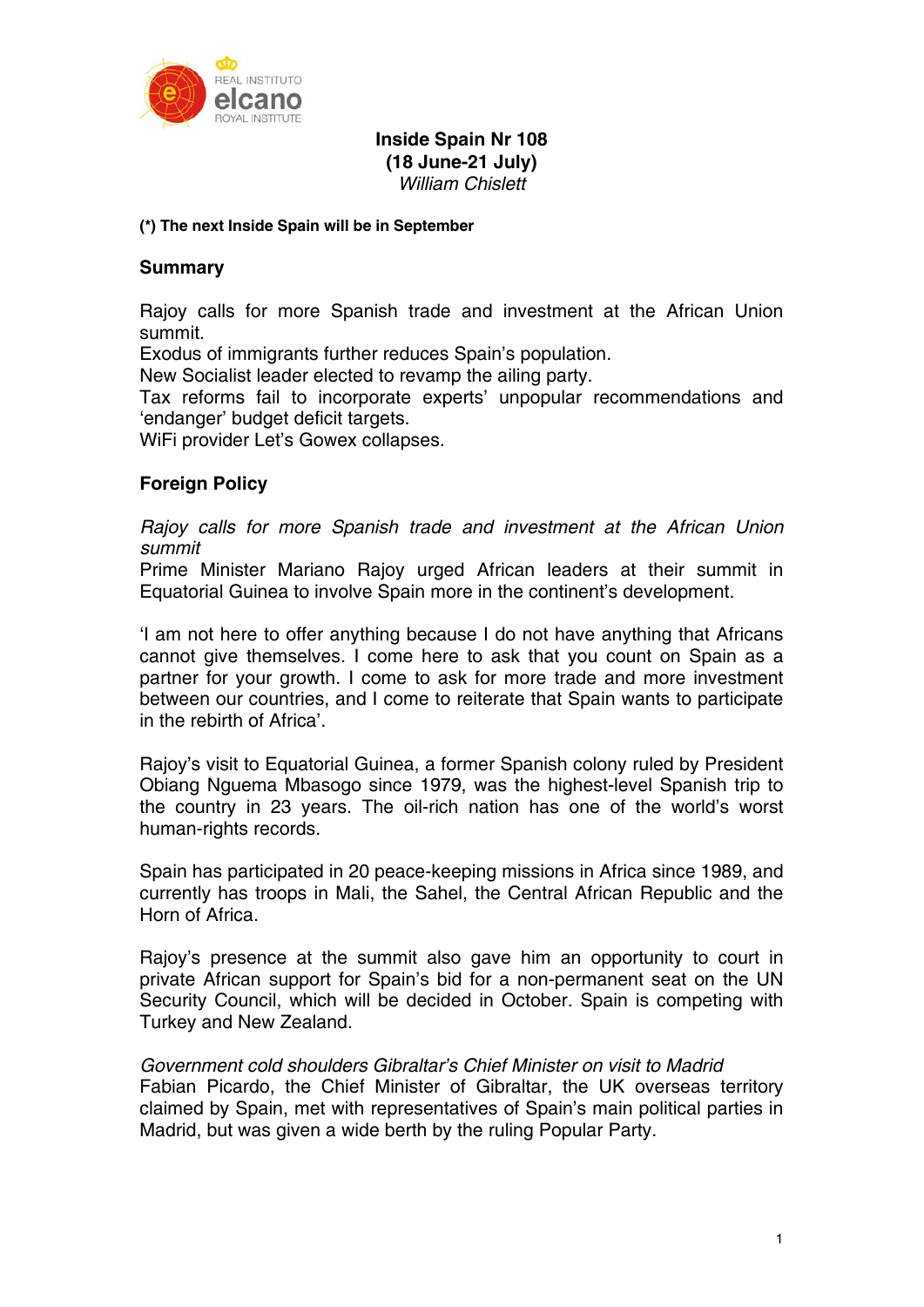

His visit came almost a year after Gibraltar dumped 70 concrete blocks in contested waters in order to create a small artificial reef and regenerate depleted fish stocks. This move prompted Madrid to impose stringent controls at the border, which have created queues on either side of up to several hours during busy times of the year. The checks are ostensibly a crackdown on tobacco smuggling, which is rife as prices are much lower in Gibraltar.

The government did not officially react to the visit. An editorial in the conservative newspaper *ABC* criticised the Socialists, the main opposition party, for not maintaining a common position with the government.

In an article in *El País*, the leading and centre-left newspaper, Picardo said it was time to talk about what unites Spain and Gibraltar rather than insist on what separates them. He said there was an 'absolute absence of dialogue'.

The UK Foreign Office summoned Federico Trillo, Spain's ambassador in London, to protest the actions of Spanish navy ships in waters near Gibraltar. This then provoked the Spanish Foreign Ministry to summon the UK ambassador in Madrid, Simon Manley.

Mr Manley was told that the summoning of an ambassador to register a formal protest is a 'very serious' act that 'should be reserved for especially serious situations.' The Foreign Ministry said that what Britain described as an incident was nothing more than 'the routine action of a Spanish navy ship in Spanish waters.

# **Domestic Scene**

<u>.</u>

## *Exodus of immigrants further reduces Spain's population...*

Spain's population continued to fall in 2013, from 46.8 million in 2011 and 46.7 million in 2012 to 46.5 million, according to provisional figures from the National Statistics Office (INE).

The number of foreigners fell 7.8% last year to 4.67 million (10% of the total population, down from a peak of  $12.2\%$  in 2010).<sup>1</sup> The largest outflow of immigrants was of Ecuadoreans, 56,466 of whom left Spain (see Figure 1). Britons are also leaving: pensioners are finding it increasingly difficult to make ends meet because of the rise in the cost of living since they retired to Spain. Of the 547,890 emigrants, 22.7% more than in 2012, 52,160 were native Spaniards and 27,146 naturalised Spaniards.

### **Figure 1. Resident foreign population by main nationalities in 2012 and 2013**

|         | ∣ Januarv 2013 | <b>January 2014</b> | Change    |
|---------|----------------|---------------------|-----------|
| Rumania | 769.608        | 730.340             | -39.269   |
| Morocco | 759.273        | 714.221             | $-45,052$ |
| UK      | 316.362        | 311.774             | $-4.588$  |

<sup>1</sup> The figures released by INE in April were 'advance' estimates and gave a total population of 46.7 million. See Inside Spain nr 106, 20/V/2014.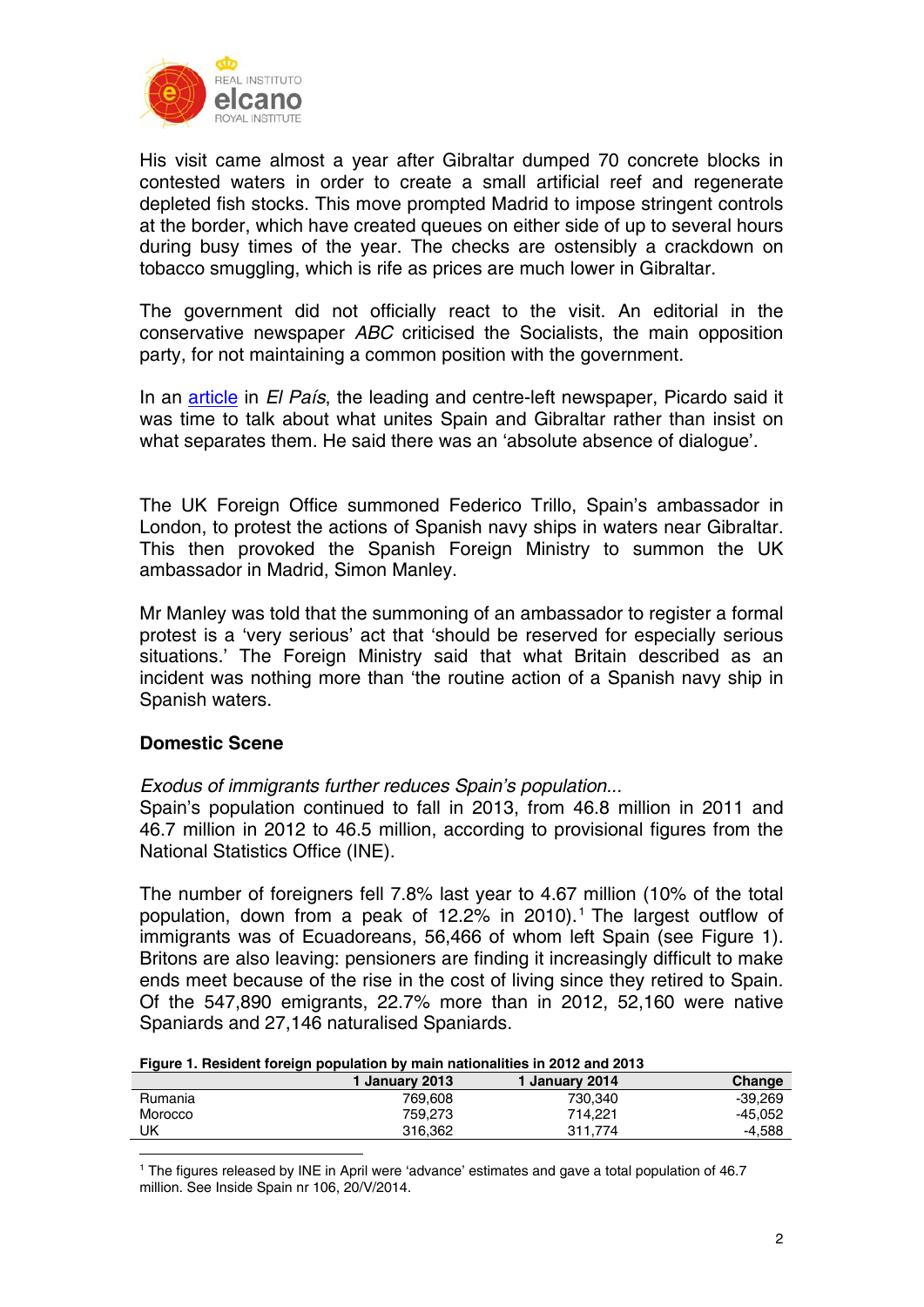

| Ecuador     | 269.436 | 212,970 | -56.466   |
|-------------|---------|---------|-----------|
| Italy       | 181.046 | 182.249 | $+1.203$  |
| Colombia    | 223.140 | 172.368 | $-50.772$ |
| China       | 169.645 | 164.555 | $-5.091$  |
| Source: INF |         |         |           |

Of the 291,041 immigrants, 4.3% lower than in 2012, 16,172 were native Spaniards and 17,221 naturalised Spaniards. Total net migration of foreigners and Spaniards (the difference between emigration and immigration) was 80.2% higher at 256,849, up from 42,675 in 2010 and net immigration of 12,845 in 2009 (see Figure 2).

#### **Figure 2. Net migration of foreigners and Spaniards, 2009-13**

|      | <b>Immigration</b> | <b>Emigration</b> | <b>Balance</b> |
|------|--------------------|-------------------|----------------|
| 2009 | 392.963            | 380,118           | 12.845         |
| 2010 | 360.704            | 403.379           | -42.675        |
| 2011 | 371.335            | 409.034           | -37.698        |
| 2012 | 304.054            | 446,606           | $-142.552$     |
| 2013 | 291.041            | 547.890           | $-256.849$     |

Source: INE.

Net migration of native and naturalised Spaniards has risen steadily since 2008 and last year was 45,913, up from 1,804 in 2008 at the start of the crisis but less than 20% of the total (see Figure 3).

| -    |             |                   |                |
|------|-------------|-------------------|----------------|
|      | Immigration | <b>Emigration</b> | <b>Balance</b> |
| 2008 | 31.701      | 33,505            | $-1,804$       |
| 2009 | 27,596      | 35,990            | $-8,394$       |
| 2010 | 30,418      | 40,157            | -9.739         |
| 2011 | 35,442      | 55,472            | $-20,030$      |
| 2012 | 31,565      | 57,267            | $-25,702$      |
| 2013 | 33,393      | 79.306            | -45,913        |

Source: INE.

### *… which will be the world's third-oldest in 2050*

More than one-third of Spain's population in 2050 will be over the age of 65, the third-highest proportion in the world, according to latest projections by the United Nations Population Division (see Figure 4).

### **Figure 4. Population over the age of 65 in 2010 and 2050 (% of total)**

|              | 2010 | 2050 |
|--------------|------|------|
| Japan        | 23.0 | 36.5 |
| South Korea  | 11.1 | 34.9 |
| <b>Spain</b> | 17.1 | 34.5 |
| Italy        | 20.3 | 33.0 |
| Germany      | 20.8 | 32.7 |
| France       | 16.8 | 25.5 |
| UK           | 16.6 | 24.7 |

Source: United Nations Population Division.

The forecast increase in the share of the population of this age group –from 17.1% in 2010 to 34.5% in 2005– is due to Spain's low birth rate (see Figure 5), the considerable increase in life expectancy over the last 40 years and a new factor: the outflow of immigrants whose average age is lower than that of Spaniards and whose women tend to have more children.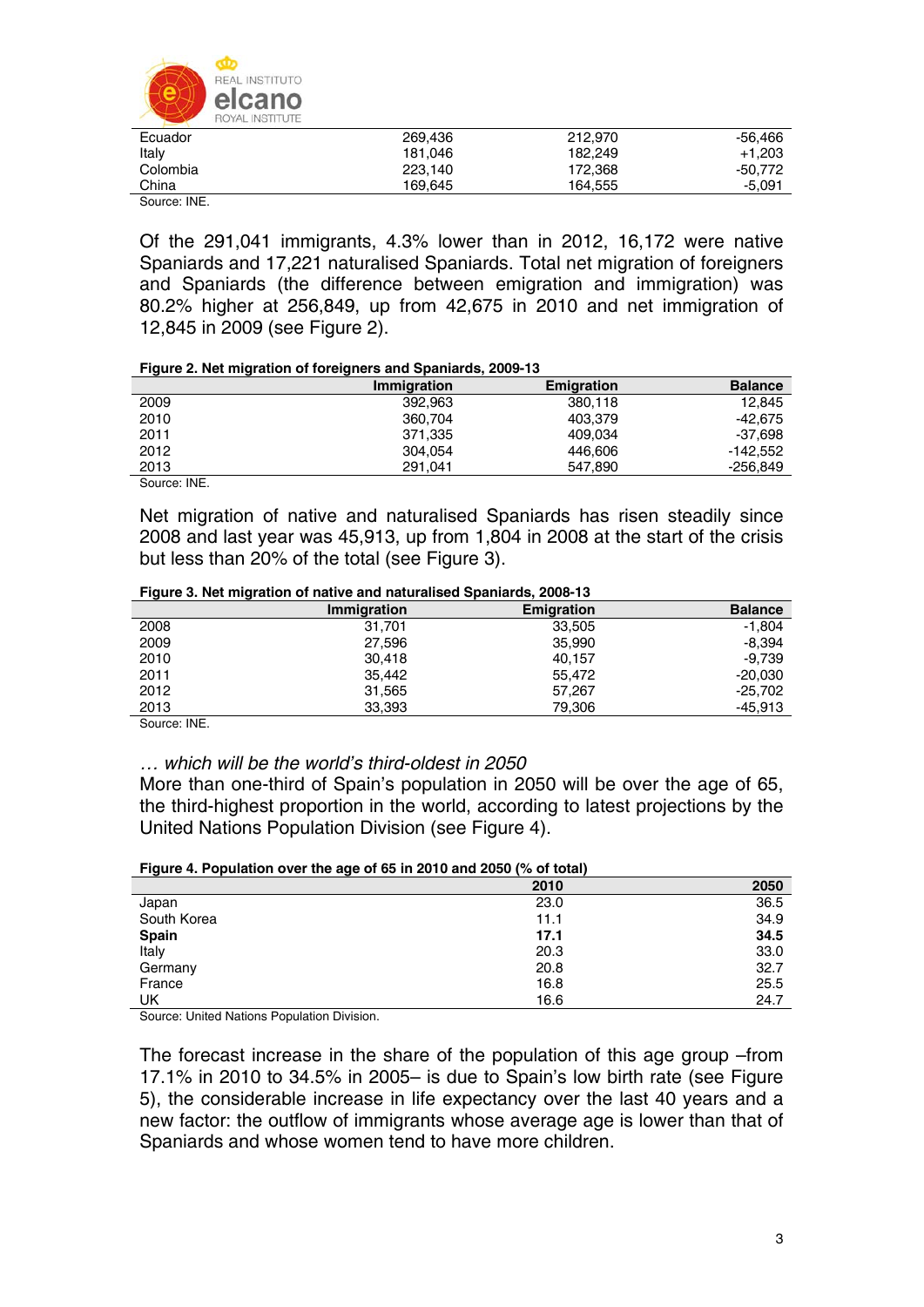

The life expectancy of men in Spain has risen from 69.6 years in 1970 to 79.4 and that of women from 75 to 85 years. The fertility rate of 1.32 is below the replacement rate (the reproduction rate that keeps a population stable).

### **Figure 5. Fertility rate in EU countries**

|              | Children per woman |
|--------------|--------------------|
| Ireland      | 2.01               |
| France       | 2.01               |
| UK           | 1.92               |
| Italy        | 1.43               |
| Germany      | 1.38               |
| <b>Spain</b> | 1.32               |
| Portugal     | 1.28               |

Source: United Nations Population Division.

*Felipe VI's sister and husband in corruption charges: King begins reign with symbolic changes* 

A court upheld corruption charges against Cristina de Borbón, one of the two sisters of King Felipe VI who assumed the throne last month after Juan Carlos I abdicated.

Cristina was caught up in the investigation into her husband Inaki Urdangarín's business dealings. She is charged with tax fraud and money laundering. Urdangarín is accused of using his connections to win public contracts to stage events through his non-profit organisation Noos Foundation, and of embezzling several millions of euros in public funds. No date has been set for the trial.

In a bizarre turn of events, the anti-corruption prosecutor Pedro Horrach appealed the charges against Cristina brought by the judge José Castro.

Felipe VI began his reign with an official visit to Morocco and a more inclusive style. Today's Spain is very different from the one his father found in 1975 when the monarchy was restored (see Figure 6).

#### **Figure 6. From Juan Carlos I in 1975 to Felipe VI in 2014, key indicators**

|                                                                                                                                   | 1975           | 2014              |
|-----------------------------------------------------------------------------------------------------------------------------------|----------------|-------------------|
| Total population (million)                                                                                                        | 36.0           | 46.7              |
| Rural population (%)                                                                                                              | 26.0           | 22.0              |
| Immigrants registered                                                                                                             | 166,067        | 5,333,821         |
| Female employment rate (%)                                                                                                        | 28.0           | 53.0              |
| Number of unemployed and jobless rate (%)                                                                                         | 510,500 (3.8%) | 5,933,300 (25.9%) |
| University students                                                                                                               | 324,036        | 1,438,115         |
| Housing (average $E/m^2$ )                                                                                                        | 45.07          | 2.376             |
| Number of cars registered                                                                                                         | 693.590        | 31,203,203        |
| $O2$ , $O2$ , $O2$ , $O2$ , $O2$ , $O2$ , $O2$ , $O2$ , $O2$ , $O2$ , $O2$ , $O2$ , $O2$ , $O2$ , $O2$ , $O2$ , $O2$ , $O2$ , $O$ |                |                   |

Source: INE.

Felipe VI became the first Spanish head of state to receive a delegation of lesbian, gay, bisexual and transsexual groups (LGBT) and no longer are new members of state institutions and minsters sworn into their posts in the monarch's presence with the bible and a crucifix before them. This change seeks to comply belatedly with the principle of a non-confessional state set out in Spain's 1978 constitution, although the Roman Catholic Church is still given a special recognition in it.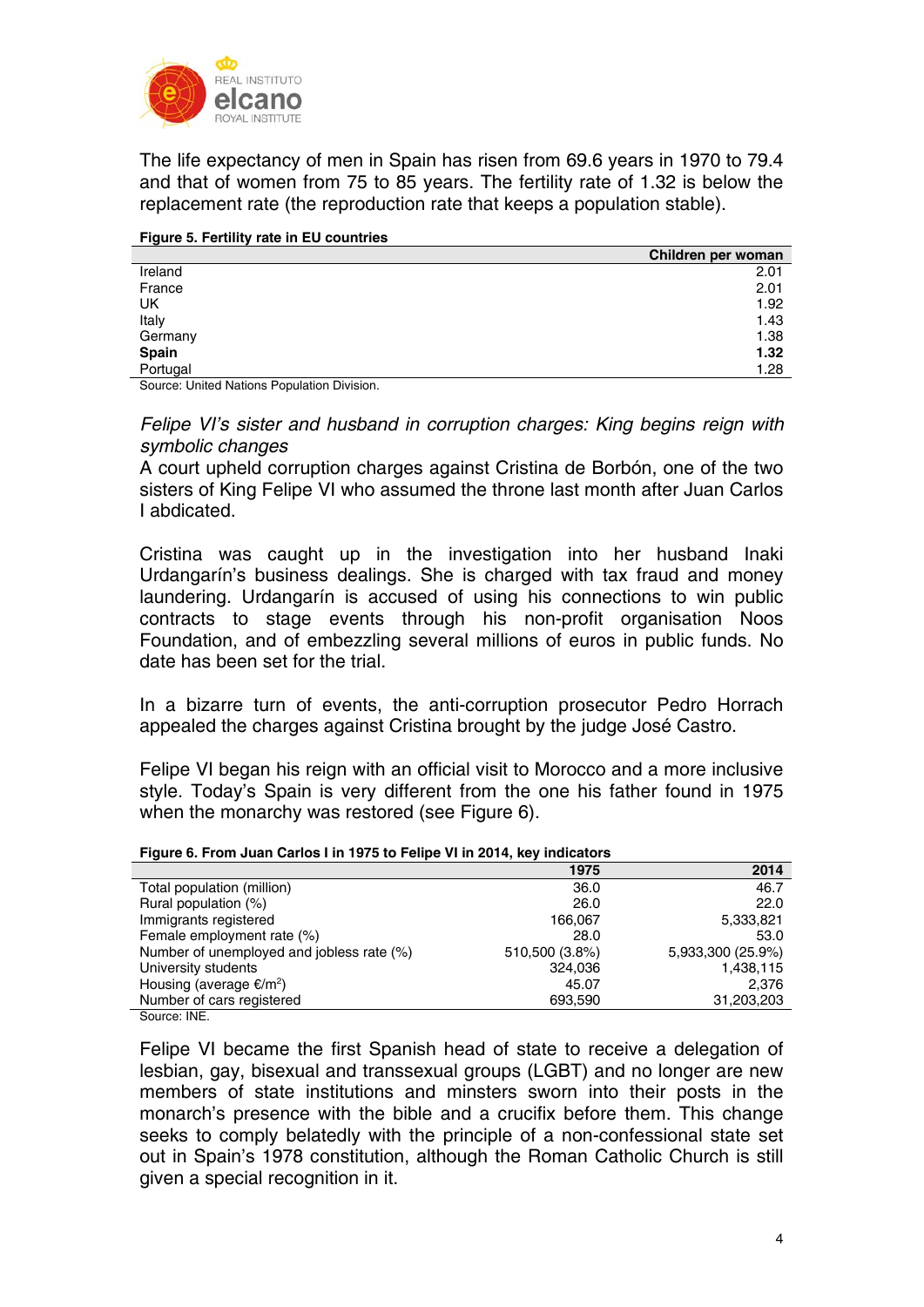

## *New Socialist leader elected to revamp the ailing party*

The Socialist party, deeply wounded by its poor results in May's European elections and its failure to capitalise on the Popular Party's unpopular austerity measures, sought to renew itself by electing the unknown Pedro Sánchez as its new Secretary-General.

Sánchez, an MP for Madrid, obtained 49% of the votes compared with 36% for Eduardo Madina and 15% for José Antonio Pérez Tapias. The 42-year-old Sánchez replaces Alfredo Pérez Rubalcaba (62), part of the Socialists' 'old guard' (he served in governments between 1992 and 2011).

Sánchez won the most votes in 11 of the 17 autonomous regions and particularly in the party's fiefdom of Andalusia (20,381 of the 62,411 votes he received).

Traditionally, the party's leader is automatically the Socialists' candidate for prime minister in the general election. Nonetheless, a primary election will be held to select the candidate to run in the next election, which has to be held by the end of 2015.

Opinion polls put the PP and the Socialists more or less neck and neck if elections were held tomorrow. Not only have the Socialists failed to make any headway against the PP, but the left in Spain has become even more fragmented following the stunning results of the radical Podemos in the European elections (1.2 million votes and five seats). Podemos took votes from both the Socialists and from United Left.

# *Public health system feels the squeeze*

The public health system shed 28,496 jobs between January 2012 and January 2014 and the average waiting time to see a specialist rose from 59 days to 67, according to the latest figures from the Finance Ministry.

A decree law at the end of 2011 ordered only one in every 10 people who retired from the system to be replaced, as part of the government's austerity measures.

## *Spain ranks low in appraisal of teachers and feedback…*

More than one-third of teachers (36%) in Spain say they have never been formally appraised and 32% report never having received feedback in their current school (see Figure 7), way above the respective averages of 12% and 7% for the 34 countries that took part in the OECD Teacher and Learning International Survey (Talis).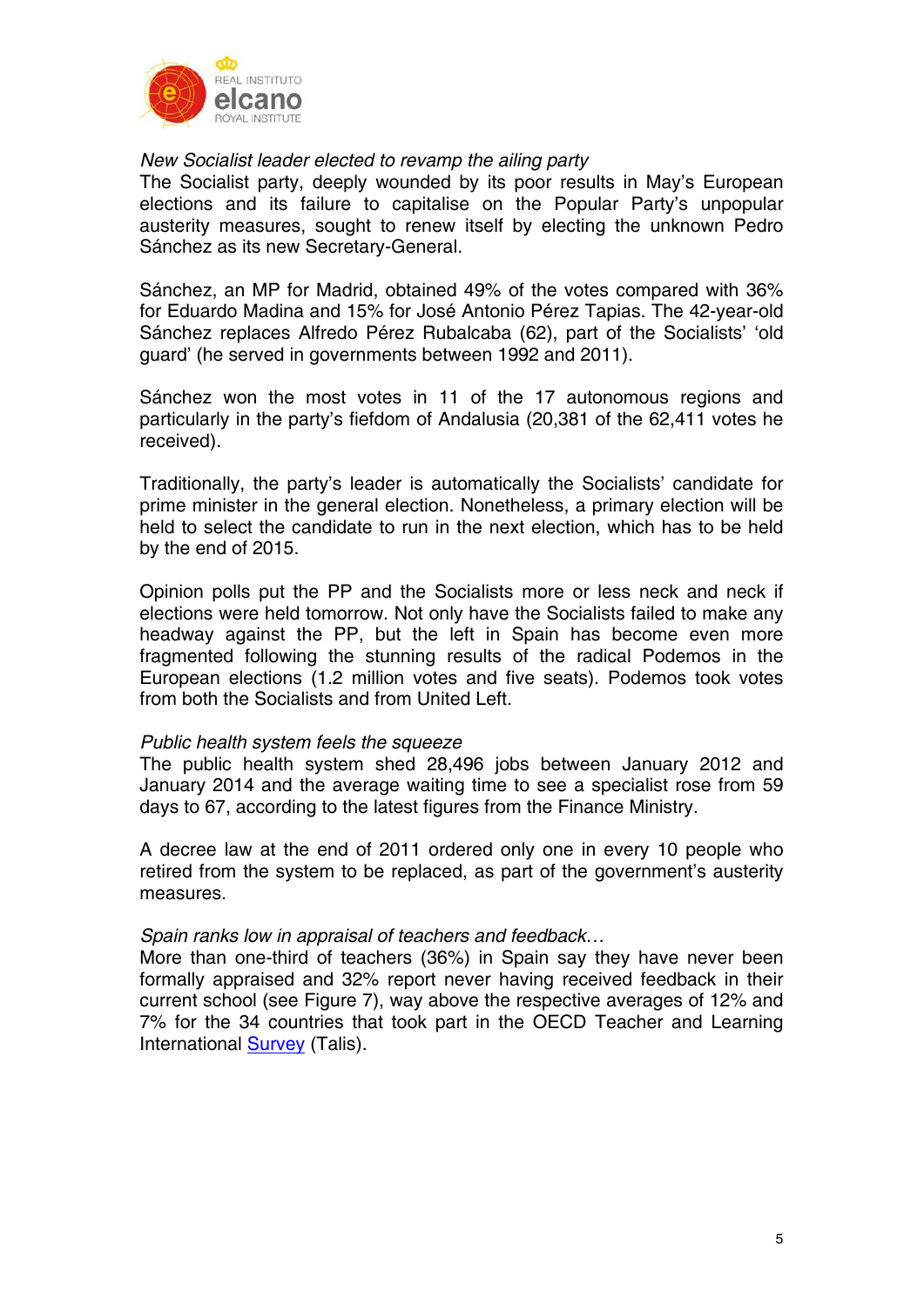

**Figure 7. Teachers who have never been formally appraised, according to their school principal (%)** 

|                                  | %  |
|----------------------------------|----|
| Italy<br><b>Spain</b><br>Finland | 70 |
|                                  | 36 |
|                                  | 26 |
| France                           |    |
| England<br>US                    |    |
|                                  |    |

Source: OECD Teacher and Learning International Survey (Talis).

Only 8% believe that the teaching profession is valued in society compared with a Talis average of 31%. Those countries where teachers feel valued tend to do better in the international PISA tests for 15-year-olds. Spain was ranked  $29<sup>th</sup>$  out of 65 countries in the latest (2012) PISA test for science, 33<sup>rd</sup> in maths and  $30<sup>th</sup>$  in reading, and  $13<sup>th</sup>$  out of 18 countries in the first PISA report on financial literacy published this month (see Figure 8).

#### **Figure 8. Mean performance in financial literacy**

|                                | <b>Score</b> |
|--------------------------------|--------------|
| 1. Shanghai-China              | 603          |
| 2. Flemish community (Belgium) | 541          |
| 7. Poland                      | 510          |
| 9. US                          | 492          |
| 11. France                     | 486          |
| 13. Spain                      | 484          |
| 17. Italy                      | 466          |
| OECD average (13 countries)    | 500          |
|                                |              |

Source: PISA 2012 Financial Literacy, OECD.

Three-quarters of teachers work in schools where the principal reports that there is no induction programme, and for 59% there is no access to a mentoring system (Talis averages are 34% and 26%). Strong performance is rarely rewarded. One in five teachers (18%) agree or strongly agree that the best-performing teachers in their school receive the greatest recognition, and 10% report a moderate or large positive change in salary and/or a financial bonus after they received feedback on their work at their school (Talis averages of 38% and 25%, respectively).

Close to 60% of teachers in Spain are women and their situation is generally in line with the country average (see Figure 9).

|                                    | <b>Spain</b> | <b>Country average</b> |
|------------------------------------|--------------|------------------------|
| Female teachers                    | 58.8         | 68.1                   |
| Average age                        | 45.6         | 42.9                   |
| With tertiary education            | 95.6         | 90.9                   |
| With teacher education or training | 18.3         | 16.2                   |
| Full time employment               | 89.2         | 82.4                   |
| With permanent contract            | 81.5         | 82.5                   |
| Students per class                 | 23.6         | 24.1                   |

#### **Figure 9 Talis teacher survey (%)**

Source: OECD Teacher and Learning International Survey (Talis).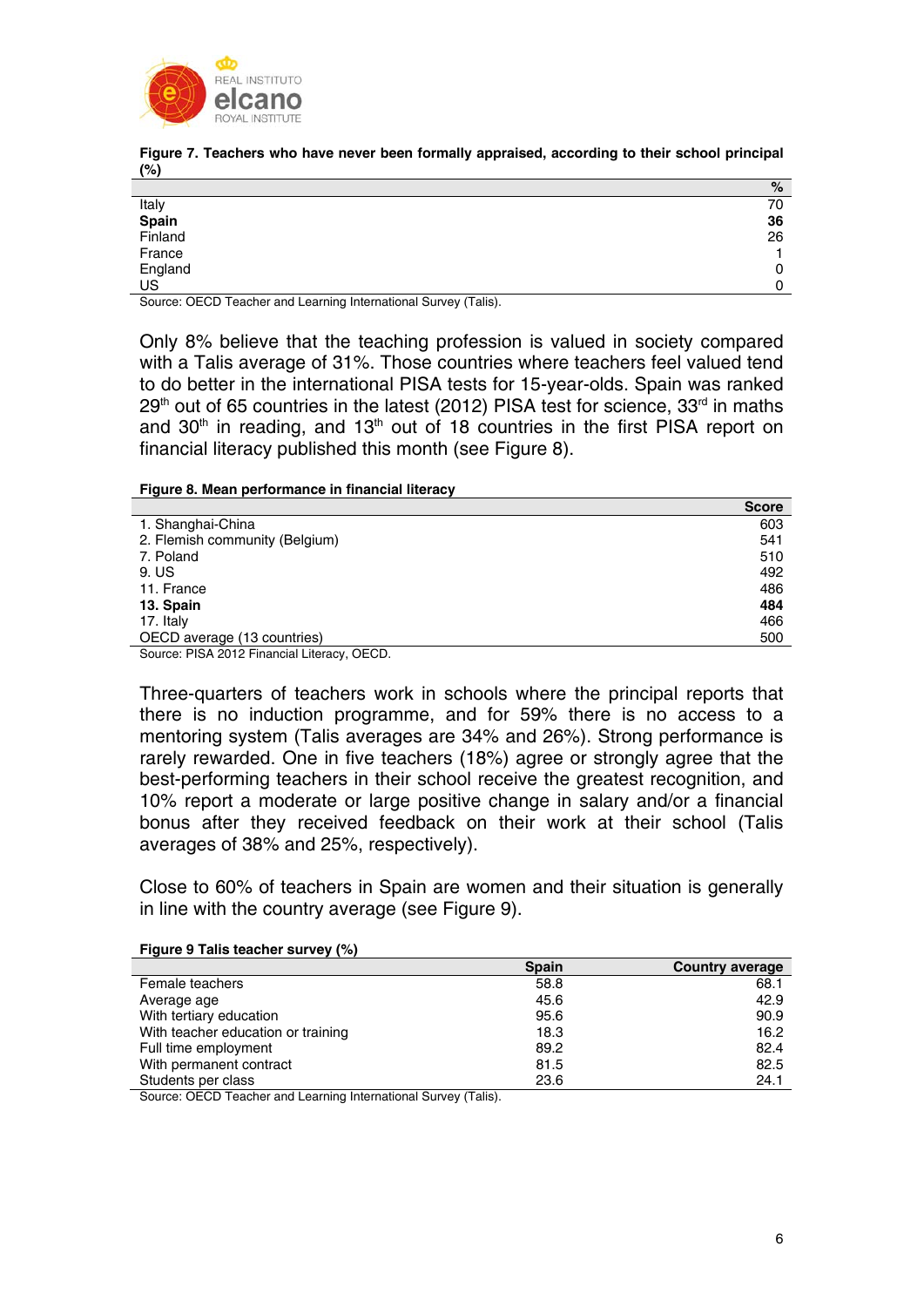

# *… with one-third of graduates in jobs below their qualification*

Around 70,000 of the graduates employed in 2013 were in jobs for which they did not need their degree and some were in jobs that required hardly any studies at all, according to the annual report of the Conocimiento y Desarrollo (CyD) foundation.

The figure highlighted the extent of the over-qualification of Spanish students for the job they obtain (the highest in the EU) in an economy excessively based on bricks and mortar and with an unemployment rate of 26%. Around 220,000 students graduate every year in Spain.

Ángel Gurría, the secretary general of the OECD, the Paris-based think-tank and one of the people who presented the report, called the professional training situation in Spain 'alarming'. He claimed the average Japanese upper secondary school student had roughly the same skills as a Spanish graduate. He offered no data to support this assertion.

The report also exposed the unemployment gap between those who had not completed their basic education and those with higher education qualifications. The respective jobless rates were 43.3% and 15.8%.

## *Former head of Balearic Islands' government imprisoned…*

Jaume Matas, who headed the Popular Party (PP) government of the Balearic Islands between 1996 and 1999 and 2003 to 2007, was jailed after he lost his appeal against a nine-month sentence for trafficking of influences.

Matas was sentenced to six years in prison in 2012 for six crimes. The Supreme Court overturned this and reduced the sentence to nine months and for just one crime.

The government, which has promised a battery of measures in September to 'regenerate democracy', denied Matas a pardon.

In a separate case, José Luis Baltar, the former president of the Ourense provincial council for more than 20 years and the PP's 'baron' in the area, went on trial for corrupt practice. He is accused of personally appointing 104 people without advertising the jobs as required. Baltar stepped down from his post two years ago and was replaced by his son.

In another incidence of questionable practices, Ramón Álvarez de Miranda, the president of the Court of Auditors (*Tribunal de Cuentas*) which is responsible for supervising political parties and public institutions, appeared before a parliamentary commission after it was revealed that around 100 of its 700 employees were related to current and former senior management at the Court and its trade union representatives.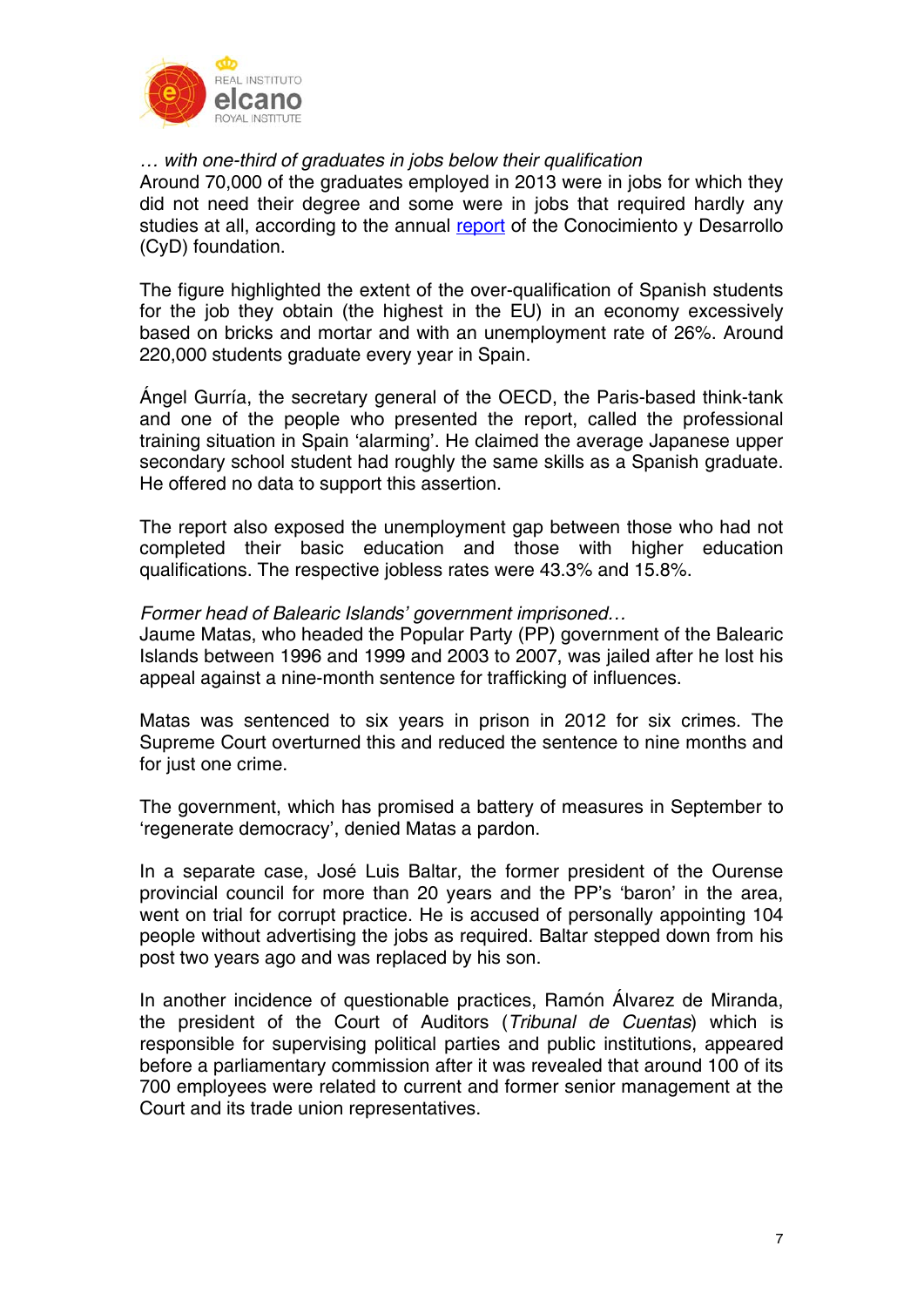

Those aspiring to work for the Court, whose salaries are well above the average, take a competitive examination which is marked by a panel of senior management and trade union representatives.

In Catalonia, Oriol Pujol, the son of Jordi Pujol, the former president of the region's government (1980-2003), stepped down as a member of the Catalan parliament following a 16-month formal investigation into alleged corruption over the awarding of licences to operate official vehicle testing centres. Pujol gave up his post as secretary-general of Convergencia Democrática last year.

*… and European Commission to investigate statistical reporting in Valencia region* 

The European Commission launched a formal investigation into the possible manipulation of statistics in the region of Valencia.

The investigation will examine whether deliberate or seriously negligent misreporting of expenditure in the region caused Spain's national debt and deficit data to be misrepresented over several years.

This is the first time that the Commission has used its new powers under the 'Six Pack' economic governance legislation to investigate suspected manipulation of a member state's debt and deficit data. If manipulation is confirmed, the Commission may apply appropriate sanctions.

# **The Economy**

*Tax reforms fail to incorporate experts' recommendations and 'endanger' budget deficit targets* 

The government's long-awaited tax reforms will lower personal and corporate income tax rates next year, but, in the view of the reforms' critics, will put budget deficit targets at risk.

The top income tax rate will come down from 52% to 47% and the bottom rate from 27% to 24%. Finance Minister Cristóbal Montoro said taxpayers would pay 12.5% less on their income than at present. The corporate rate will fall from 30% to 28% and to 25% in 2016. Seventeen EU countries currently have rates of less than 25% (see Figure 10). Tax rates on savings income will also be reduced. The drop in tax revenues is estimated at 0.9% of GDP.

| .                 | .    |
|-------------------|------|
|                   | %    |
| France            | 38.0 |
| Italy             | 31.4 |
| Germany           | 30.2 |
| Spain             | 30.0 |
| UK                | 21.0 |
| Poland            | 19.0 |
| <b>Bulgaria</b>   | 10.0 |
| Source: Eurostat. |      |

| Figure 10. Maximum corporate tax rates in the EU in 2014 (%) |  |
|--------------------------------------------------------------|--|
|--------------------------------------------------------------|--|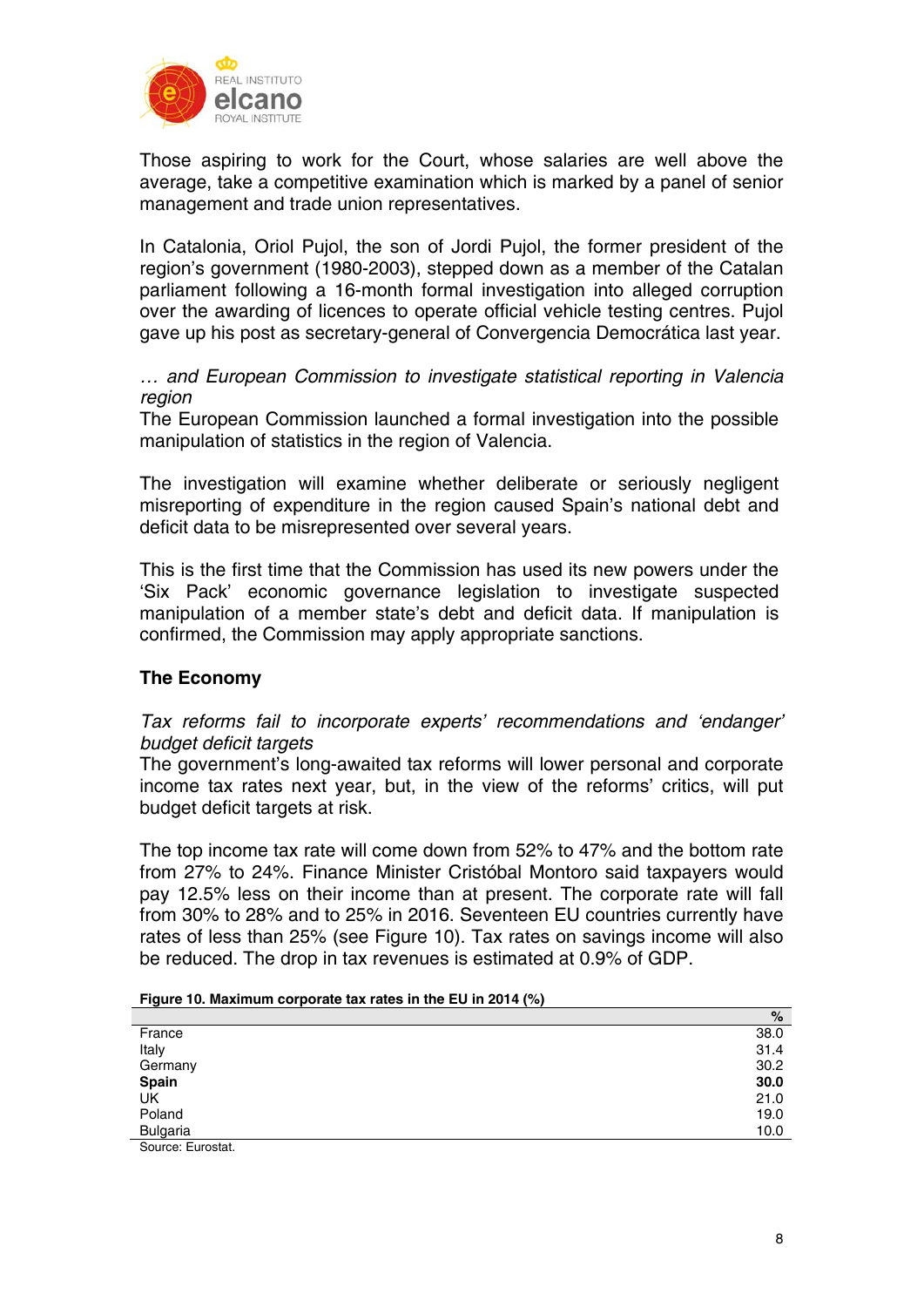

The reforms are probably the last before next year's general elections. The Popular Party hopes the lower tax rates will boost its chances of victory.

The loss of revenue from the cuts will be partly offset by phasing out some deductions and exemptions. The government steered away from the unpopular measure of raising more revenue from VAT, one of the main recommendations of the non-binding report produced at its request by a committee of experts, because it would be politically unpopular and run the risk of stymying the incipient recovery of domestic demand.

The committee also wanted changes to hydrocarbon taxes and to those raised by regional governments. In the view of one committee member, who asked to remain anonymous, 'the government is overly confident on the elasticity of tax revenue to economic growth to cure all its maladies'.

The standard VAT rate of 21% (raised from 18% in September 2012) is in line with that of most other EU countries, but a wide range of goods and services pay a lower rate. Spain's VAT take in 2012 was 5.5% of GDP, the lowest level among the 28 EU countries (see Figure 11). The total tax burden in 2013 was 37% of GDP, also below the EU average, and public debt is fast approaching 100% of GDP.

|              | 2012 | 2007 |
|--------------|------|------|
| Denmark      | 10.0 | 10.4 |
| UK           | 7.3  | 6.4  |
| Germany      | 7.3  | 7.0  |
| <b>EU-28</b> | 7.1  | 7.0  |
| France       | 7.0  | 7.2  |
| Italy        | 6.1  | 6.2  |
| <b>Spain</b> | 5.5  | 6.0  |

#### **Figure 11. VAT revenue (% of GDP), 2012 and 2007**

Source: Eurostat.

The European Commission and the IMF are also not happy with the failure to raise VAT. The government is committed to reducing its budget deficit from a projected 5.6% of GDP this year to the EU threshold of 3% in 2016. Unless there is a substantial rise in revenue, which the government is confident will occur, further public spending cuts will be required.

Spain's Foundation for Applied Economic Studies (FEDEA) said the reform is 'an insufficient bunch of mere adjustments in income tax to reverse year 2012's rise'. The rating agency Moody's said the measures were 'credit negative' and fell 'far short of the initial ambitions' as recommended by the committee. The agency raised Spain's sovereign rating in February to Baa2 – two notches above junk– with a positive outlook. Its 'credit negative' stance does not threaten that upgrade, but several might prompt the firm to reconsider.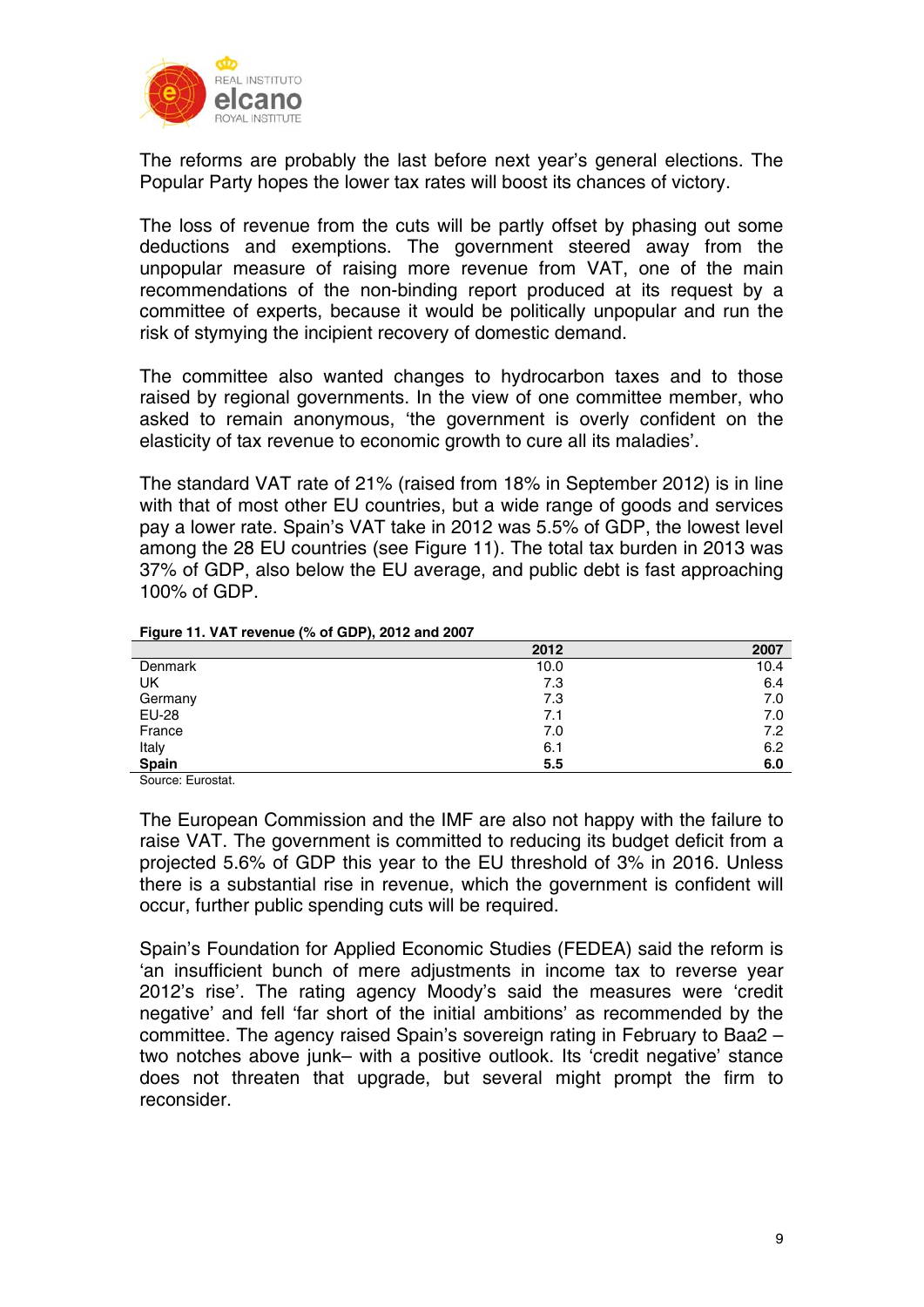

The IMF, meanwhile, significantly upgraded its 2014 GDP growth forecasts for Spain from 0.6% in April to 1.2% and from 1% to 1.6% in 2015. Although the country has 'turned the corner', the IMF sees a long period of low growth after expanding 3.5% on average between 1995 and 2007 (the highest and longest growth period since the 1970s) and very high unemployment (see Figure 12).<sup>2</sup>

#### **Figure 12. IMF forecasts for Spain, 2014-19**

|                           | 2014 | 2015  | 2016  | 2017  | 2018  | 2019  |
|---------------------------|------|-------|-------|-------|-------|-------|
| GDP growth $(\%)$         | 1.2  | 1.6   |       |       | 1.9   | 2.0   |
| Unemployment (%)          | 24.9 | 23.8  | 22.6  | 21.4  | 20.1  | 18.7  |
| Budget deficit (% of GDP) | 5.7  | 4.7   | 3.8   | 2.9   | 2.2   | 1.8   |
| Public debt (% of GDP)    | 99.0 | 101.0 | 102.0 | 102.0 | 101.0 | 100.0 |
|                           |      |       |       |       |       |       |

Source: IMF.

The IMF's recipe for job creation is as follows:

- Government: cut taxes on employing the less skilled to encourage companies to hire them. Improve training and job-finding services for the unemployed.
- Companies and workers: continue wage moderation so that companies have more money to hire the unemployed and invest in their equipment.
- Europe: continue integrating Europe's banking system so Spanish companies can borrow on the same terms as German ones.
- European Central Bank: make sure inflation in the euro area is not too low so there is more demand for Spain's exports. Make sure banks are strong so they can lend more.
- Banks: build up capital so they can lend more. Restructure the debt of insolvent, but viable, companies to help them grow.

# *Registered unemployment continues to fall*

The number of people registered as unemployed in the government's network of employment offices fell by 122,684 in June to 4.4 million. The decline on a seasonally adjusted basis in these jobseekers was 16,113, the largest fall in the month of June since 2001 and the  $11<sup>th</sup>$  consecutive monthly fall.

The total fall in the registered jobless in the first six months was 251,637, the largest since the statistical series began.

The higher stated figure for the number of unemployed (5.9 million in June, based on the quarterly labour force survey) includes people who say they want to work but who are not registered as jobless because they do not think it worthwhile or their benefits have ended, they are not really interested in working or wish to avoid controls as they are working in the black economy.

<sup>&</sup>lt;u>.</u>  $<sup>2</sup>$  See the IMF's country report on Spain released on 10 July for its full appraisal of the situation at</sup> www.imf.org/external/pubs/ft/scr/2014/cr14192.pdf.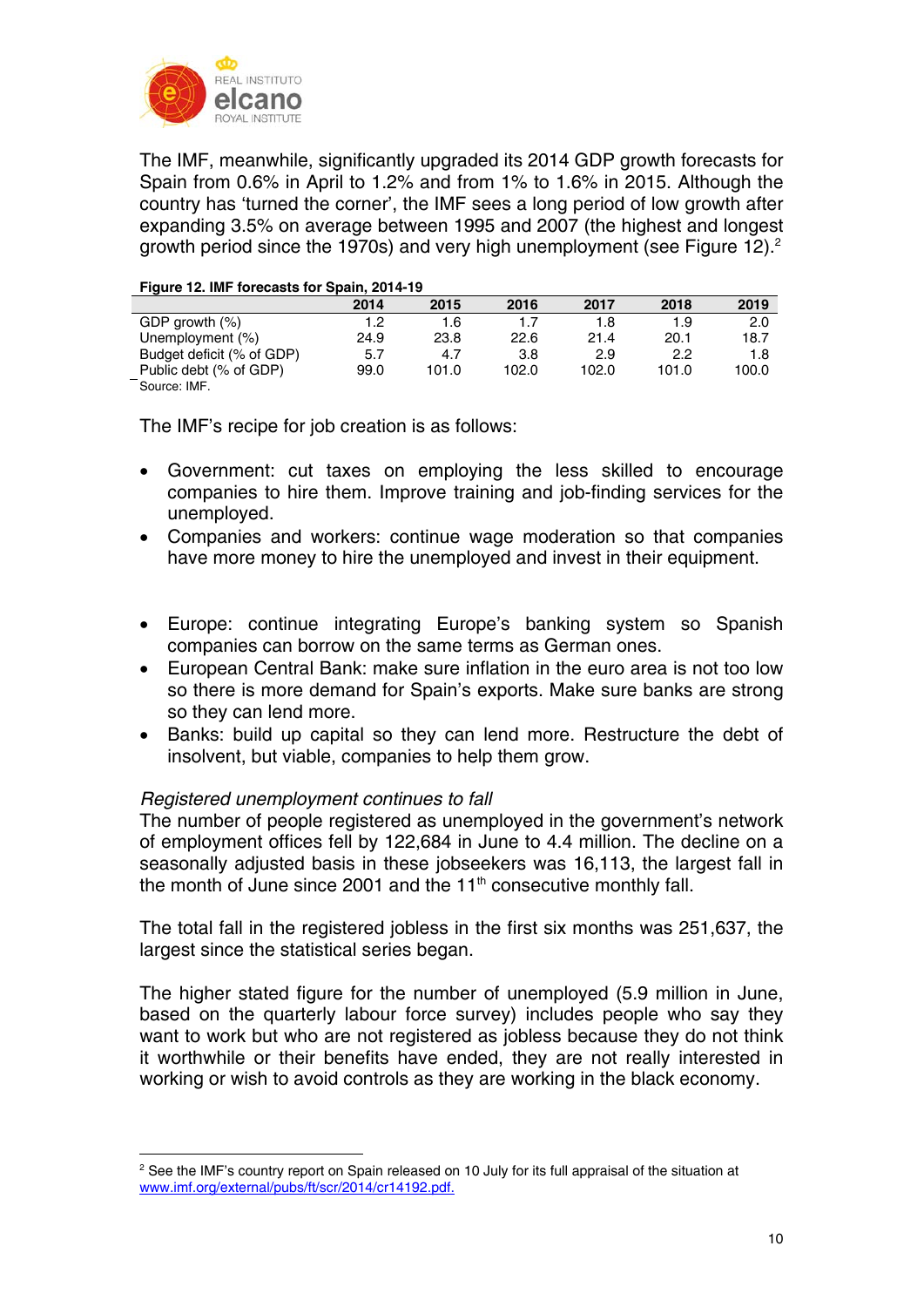

According to Eurostat, 5% of Spain's labour force is available to work but not seeking employment (see Figure 13).

| <b>1</b> iguit 10. I clochd drahabit to mork but hot occking (70 of labour 10100); Lo lo |                   |
|------------------------------------------------------------------------------------------|-------------------|
|                                                                                          | % of labour force |
| Italy                                                                                    | 12.1              |
| Spain                                                                                    | 5.0               |
| <b>EU-28</b>                                                                             | 3.8               |
| UK                                                                                       | 2.4               |
| Germany                                                                                  | 1.3               |
| Source: Eurostat.                                                                        |                   |

| Figure 13. Persons available to work but not seeking (% of labour force), 2013 |  |
|--------------------------------------------------------------------------------|--|
|--------------------------------------------------------------------------------|--|

The latest figures raised hopes that the destruction of jobs had finally bottomed out. For the first time since the crisis began, more jobs were created than were shed. Most, however, are temporary and a large number are related to the tourism season that is now in full swing and enjoying another record number of visitors.

Spain has a long way to go before recovering the pre-crisis jobless rate of 8%. To do this, the number of unemployed has to be reduced by 4.5 million. In order to reach the structural unemployment rate of the last 30 years (14%), unemployment has to be cut by more than 3 million.

Growth in itself is not sufficient to reduce Spain's unemployment, due to its composition: 61% are long-term jobless; 42% over the age of 45; 55% have not completed their advanced secondary education; and 15% are under the age of 25 and have no work experience.

The dire situation is also highlighted by the sharp drop in Spain's employment rate –persons with a job as a percentage of the population of working age (15- 64 years)–. It plummeted from 64.5% in 2008 to 54.8% in 2013 compared to a drop of just 1.2 percentage points in the OECD average (see Figure 14).

|                         | 2013 | 2008 |
|-------------------------|------|------|
| Germany                 | 73.3 | 70.1 |
| UK                      | 70.8 | 71.5 |
| OECD average            | 65.2 | 66.4 |
| France                  | 64.1 | 64.8 |
| Italy                   | 55.6 | 58.8 |
| <b>Spain</b><br>- - - - | 54.8 | 64.5 |

### **Figure 14. Employment rate, 2008 and 2013 (%)**

Source: OECD

## *Inward and outward investment rebounds*

Net foreign direct investment (FDI) in Spain last year was 52.4% higher at US\$39.16 billion, the highest level since 2010, and outward investment by Spanish companies was US\$26.03 billion (US\$3.98 billion negative in 2012 after deducting disinvestments), according to UNCTAD's 2014 World Investment Report.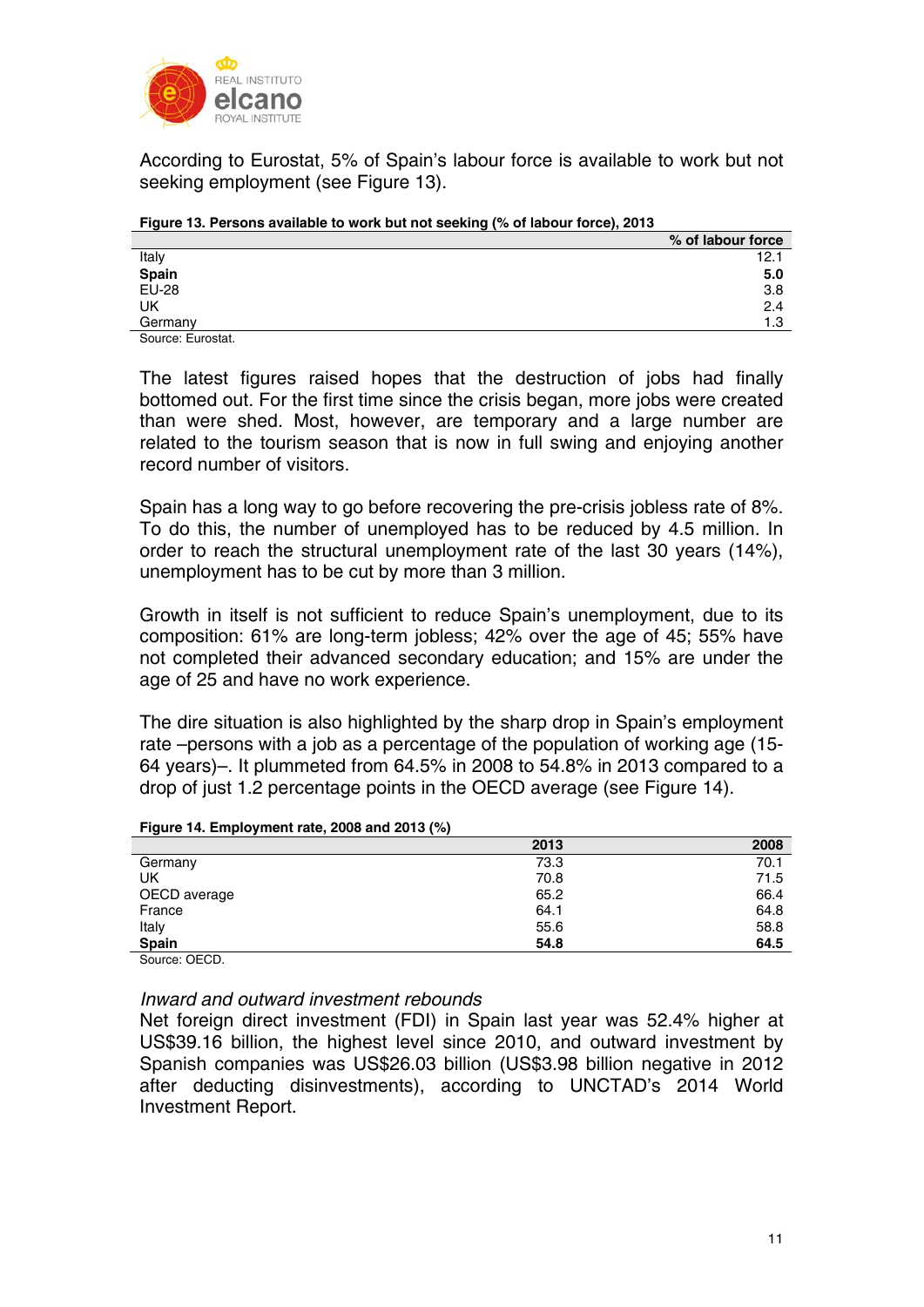

Spain's FDI inflows were the largest in Europe, underscoring the economy's enhanced attractiveness following structural reforms and improved competiveness (see Figure 15).

#### **Figure 15. FDI inflows by EU countries, 2008-13 (US\$ million)**

| $\cdot$                                                                                                                                                                                                                                                                                                       |           |        | - - -    |        |        |        |
|---------------------------------------------------------------------------------------------------------------------------------------------------------------------------------------------------------------------------------------------------------------------------------------------------------------|-----------|--------|----------|--------|--------|--------|
|                                                                                                                                                                                                                                                                                                               | 2008      | 2009   | 2010     | 2011   | 2012   | 2013   |
| France                                                                                                                                                                                                                                                                                                        | 64.184    | 24.215 | 33.628   | 38.547 | 25,086 | 4.875  |
| Germany                                                                                                                                                                                                                                                                                                       | 8.109     | 23.789 | 65.620   | 59.317 | 13.203 | 26.721 |
| Ireland                                                                                                                                                                                                                                                                                                       | $-16.453$ | 25.712 | 42.804   | 23.545 | 38,315 | 35,520 |
| Italy                                                                                                                                                                                                                                                                                                         | $-10.835$ | 20.077 | 9.178    | 34.324 | 93     | 16.508 |
| Netherlands                                                                                                                                                                                                                                                                                                   | 4.549     | 38,610 | $-7.324$ | 21.047 | 9.706  | 24,389 |
| <b>Spain</b>                                                                                                                                                                                                                                                                                                  | 76.993    | 10.407 | 39,873   | 28,379 | 25,696 | 39,167 |
| UK                                                                                                                                                                                                                                                                                                            | 89.026    | 76.301 | 49.617   | 51,137 | 45,796 | 37,101 |
| $O_{\text{2}}$ and $M_{\text{2}}$ and $L_{\text{2}}$ are $L_{\text{2}}$ and $R_{\text{2}}$ and $R_{\text{2}}$ and $R_{\text{2}}$ and $R_{\text{2}}$ and $R_{\text{2}}$ and $R_{\text{2}}$ and $R_{\text{2}}$ and $R_{\text{2}}$ and $R_{\text{2}}$ and $R_{\text{2}}$ and $R_{\text{2}}$ and $R_{\text{2}}$ a |           |        |          |        |        |        |

Source: World Investment Report 2014, UNCTAD.

Outflows were the fifth largest at US\$26 billion (see Figure 16), a significant turnaround on 2012 when the figure was US\$3.9 billion negative (the difference between investments and disinvestments).3

#### **Figure 16. FDI outflows by EU countries, 2008-2013 (US\$ million)**

|                    | 2008                     | 2009    | 2010    | 2011    | 2012     | 2013     |
|--------------------|--------------------------|---------|---------|---------|----------|----------|
| France             | 155.047                  | 107.136 | 64.575  | 59.552  | 37.195   | $-2.555$ |
| Germany            | 72.758                   | 69.639  | 126.310 | 80.971  | 79.607   | 57.550   |
| Italy              | 67.000                   | 21.275  | 32.655  | 53,629  | 7.980    | 31.663   |
| <b>Netherlands</b> | 68.334                   | 34.471  | 68.341  | 39.502  | 267      | 37.432   |
| <b>Spain</b>       | 74.717                   | 13.070  | 37.844  | 41.164  | $-3.982$ | 26,035   |
| Sweden             | 30.363                   | 26,202  | 20.349  | 29.861  | 28.951   | 33.281   |
| UK                 | 183.153                  | 39.287  | 39,416  | 106,673 | 34,965   | 19,440   |
| $\sim$<br>.        | $\overline{\phantom{a}}$ | <br>.   |         |         |          |          |

Source: World Investment Report 2014, UNCTAD.

1

The inward stock of FDI reached US\$715.99 billion (52.7% of GDP), up sharply from US\$644.67 in 2012, and the outward stock rose from US\$636.73 billion to US\$643.22 billion (47.3% of GDP).

Among last year's investments, Santander acquired an 8% stake in China's Bank of Shanghai for €470 million, and Prosegur, one of the world's largest security firms, bought Chubb's cash-in-transit armoured vehicles unit in Australia for €95 million. Santander agreed this month to acquire GE Capital's consumer finance unit in Sweden, Denmark and Norway for about €700 million. The bank is already the largest provider of loans to buy cars in the Nordic region.

This year looks set to be another good one for inward FDI. According to press reports, gross investment in the first six months was €26.8 billion based on the main operations announced (see Figure 17).

<sup>&</sup>lt;sup>3</sup> For a more detailed look at outward investment see the author's analysis at http://www.realinstitutoelcano.org/wps/portal/web/rielcano\_en/contenido?WCM\_GLOBAL\_CONTEXT=/e lcano/elcano\_in/zonas\_in/ari31-2014-chislett-spanish-direct-investment-abroadrebounds#.U7PO6I2Szwc.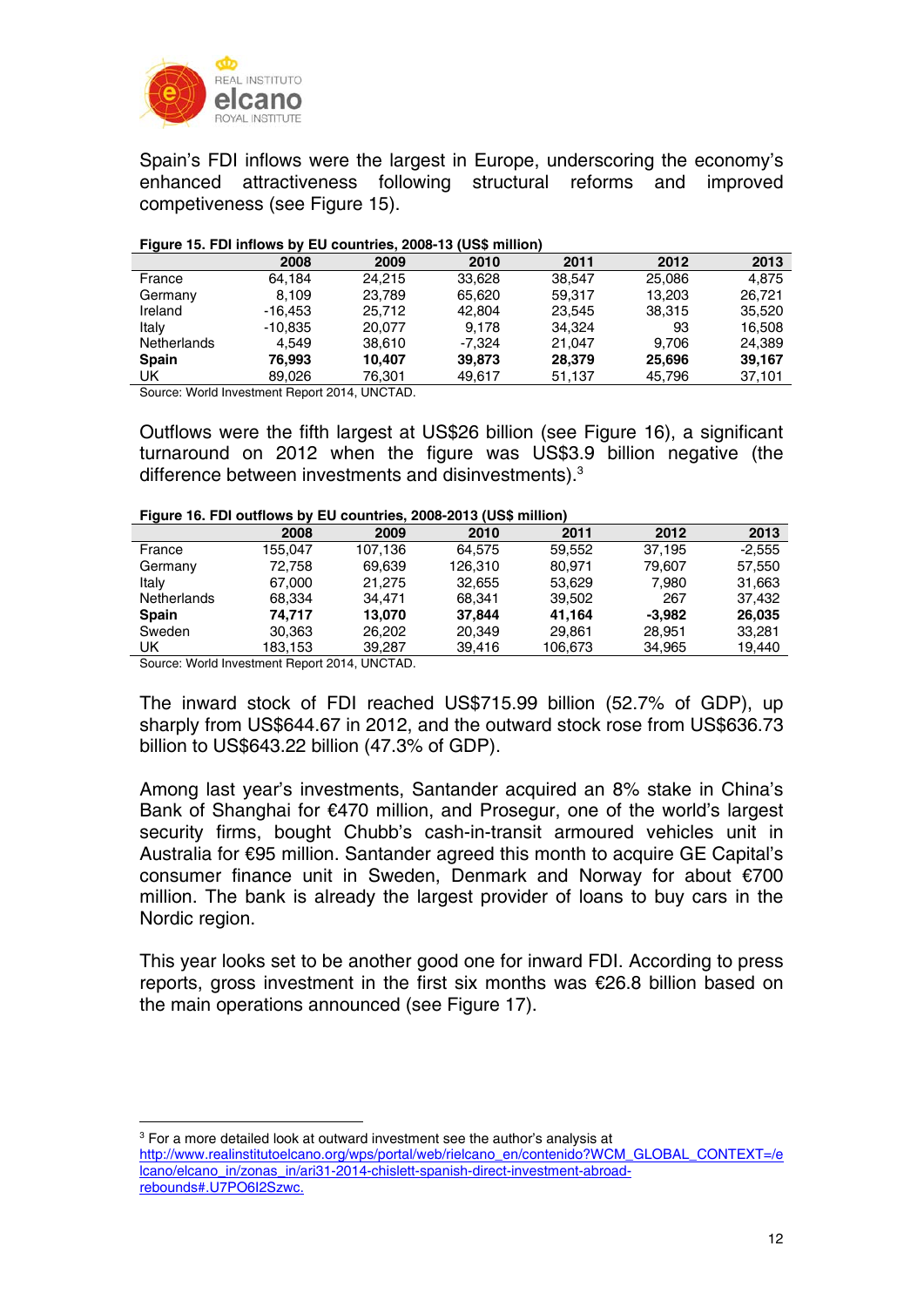

| <b>Figure 17. Mail illivard direct illivestrients in Z014</b> |          |                |                     |                         |  |  |
|---------------------------------------------------------------|----------|----------------|---------------------|-------------------------|--|--|
| <b>Investor</b>                                               | Country  | Company        | Stake/asset         | Amount ( $\epsilon$ bn) |  |  |
| Vodafone                                                      | UK       | Ono            | 100%                | 7.2                     |  |  |
| Lone Star/JP Morgan)                                          | US       | Eurohypo       | Real estate credits | 3.5                     |  |  |
| International funds                                           | Various  | Repsol         | 9.5%                | 2.5                     |  |  |
| Aigon Capital                                                 | Malaysia | Catalunya Bank | Bad loans           | 1.5                     |  |  |
| International funds                                           | Various  | Bankia         | $7.5\%$             | 1.3                     |  |  |

## **Figure 17. Main inward direct investments in 2014**

Source: *Expansión* newspaper.

While the current success cannot be denied, it has to be seen in the context of a five year on-off recession which has trebled the unemployment rate to more than 25%, and in some areas, such as real estate, as a result of an economic model excessively based on it, and ailing banks overexposed to this same sector, has created bargains for foreign investors. It is no surprise that several of the largest foreign investments this year are in the real estate and banking sectors.

## *Trade deficit soars in first five months*

Flagging exports and higher imports pushed up the trade deficit to  $€10.4$ billion in the first five months from €5.71 billion in the same month of 2013.

Exports, which have led Spain's recovery so far, grew by only 0.8% year-onyear to €98.66 billion, though they set another record, and imports rose 5.3% to €109.06 billion. The faster than expected spurt in imports reflected the incipient upturn in domestic demand.

The weaker external sector reduced GDP growth in the first quarter by 0.2%.

### *Economic convergence with EU recedes to level of 1997…*

Spain's per capita GDP stood at 95% of the EU average last year, the same level as 16 years earlier, as a result of the country's long recession (see Figure 18).

| $\frac{1}{2}$ . The contract of the set of the set of the set of the set of $\frac{1}{2}$ is $\frac{1}{2}$ . The set of $\frac{1}{2}$ |      |      |      |  |  |  |
|---------------------------------------------------------------------------------------------------------------------------------------|------|------|------|--|--|--|
|                                                                                                                                       | 2007 | 2010 | 2013 |  |  |  |
| France                                                                                                                                | 108  | 109  | 108  |  |  |  |
| Germany                                                                                                                               | 115  | 120  | 124  |  |  |  |
| Italy                                                                                                                                 | 104  | 103  | 98   |  |  |  |
| Spain                                                                                                                                 | 105  | 99   | 95   |  |  |  |
| UK                                                                                                                                    | 118  | 108  | 106  |  |  |  |

#### **Figure 18. GDP per capita in purchasing power standards (EU = 100)**

Source: Eurostat.

When the economy was at the peak of its boom in 2007, Spain overtook Italy and an exuberant José Luis Rodríguez Zapatero, the former Socialist prime minister, boasted that the country would surpass Germany.

### *… while income inequality widens…*

Spain suffered one of the largest increases in income inequality between 2007 and 2011, as the poorest bore the brunt of the economic crisis.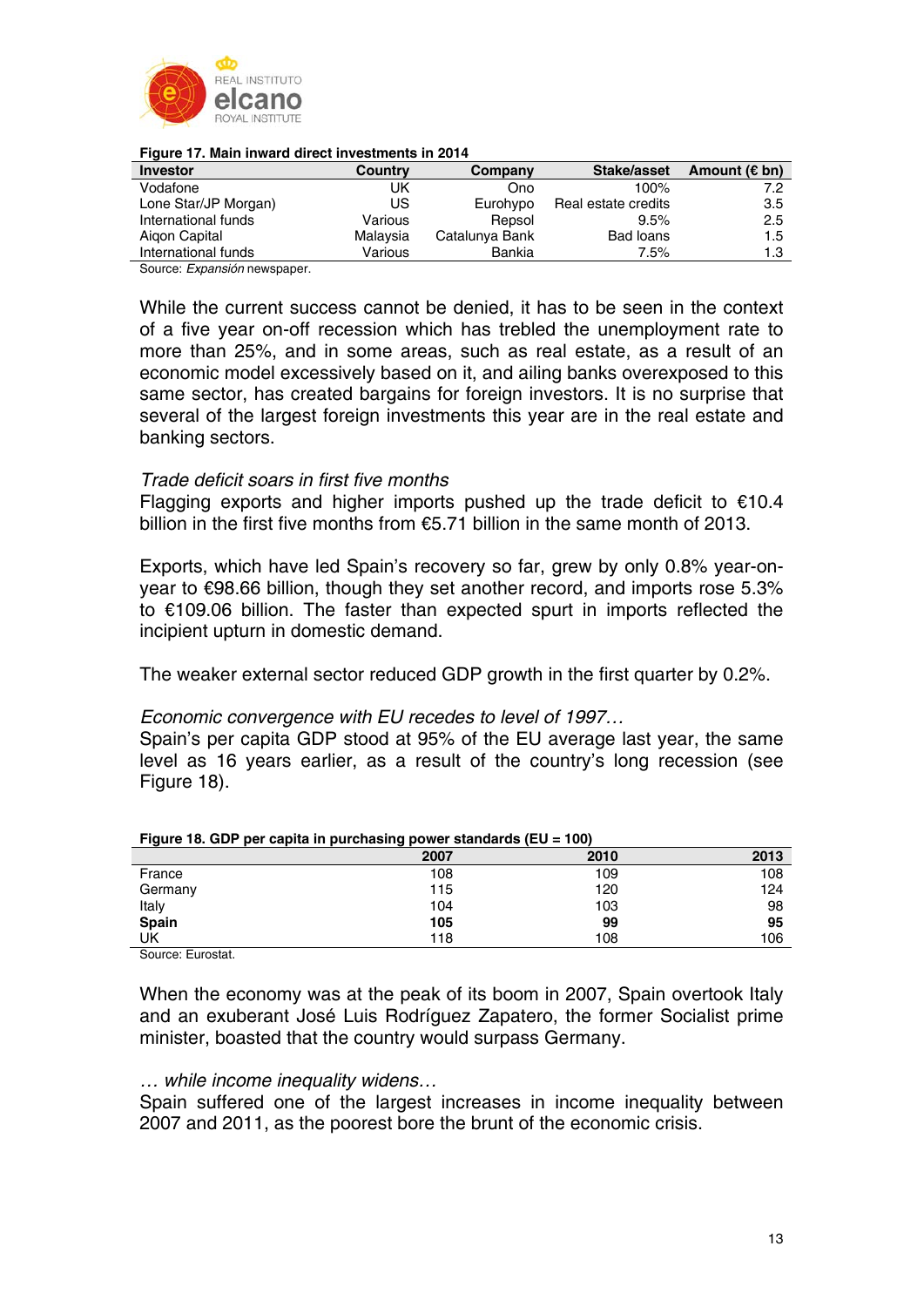

The Gini coefficient, the yardstick for measuring inequality rose 12.4% to 0.344 (0 is perfect equality), one of the highest among the 34 OECD countries. The income of the wealthiest 10% of the population was 13.8 times higher on average than the income of the 10% least wealthy (see Figure 19), up from 8.4 times in 2007 and the third highest level among the 34 OECD countries after Greece and Mexico.

| Gini coefficient (1) |       |       | S90/S10 income share ratio (2) |      |      |
|----------------------|-------|-------|--------------------------------|------|------|
| 2007                 | 2010  | 2011  | 2007                           | 2010 | 2011 |
| 0.293                | 0.303 | 0.309 | 6.8                            | 7.2  | 7.4  |
| 0.287                | 0.286 | 0.293 | 6.7                            | 6.7  | 6.9  |
| 0.313                | 0.321 | 0.321 | 9.0                            | 10.5 | 10.2 |
| 0.306                | 0.334 | 0.344 | 8.4                            | 12.1 | 13.8 |
| 0.341                | 0.341 | 0.344 | 9.8                            | 10.0 | 9.6  |
| 0.378                | 0.380 | 0.389 | 15.1                           | 15.9 | 16.5 |
| 0.314                | 0.314 | 0.315 | 9.3                            | 9.6  | 9.6  |
|                      |       |       |                                |      |      |

#### **Figure 19. Key indicators on the distribution of household disposable income**

(1) 0 corresponds with perfect equality (where everyone has the same income) and 1 with perfect inequality (where only one person has all the income).

(2) The S90/S10 income share ratio refers to the ratio of average income of the top 10% to the average income of the bottom 10% of the income distribution.

Source: Income Inequality Update (June 2014), OECD.

'Anchored' poverty –with the value of the threshold fixed in real terms at the 2005 level (when the Spanish economy was growing strongly)– increased by eight percentage points in Spain compared with a rise of two points in the whole OECD area (see Figure 20).

| $\frac{1}{2}$ iguit zo. Total poverty fate (threshold anonoted in zood), (70) |      |      |      |  |  |  |
|-------------------------------------------------------------------------------|------|------|------|--|--|--|
|                                                                               | 2007 | 2010 | 2011 |  |  |  |
| France                                                                        |      | 6.8  | 7.0  |  |  |  |
| Germany                                                                       | 9.2  | 8.1  | 8.7  |  |  |  |
| Italy                                                                         | 11.0 | 13.2 | 13.7 |  |  |  |
| <b>Spain</b>                                                                  | 10.4 | 15.5 | 18.3 |  |  |  |
| UK                                                                            | 11.2 | 10.6 | 10.6 |  |  |  |
| US                                                                            |      | 18.1 | 18.3 |  |  |  |
| <b>OECD</b>                                                                   | 8.4  | 9.2  | 10.4 |  |  |  |

### **Figure 20. Total poverty rate (threshold 'anchored' in 2005), (%)**

Source: Income Inequality Update (June 2014), OECD.

According to the National Statistics Institute (INE), 27.5% of children in Spain are at risk of poverty. A major factor behind this is that the number of households with all adults unemployed has tripled since 2007 to close to 1 million.

UNICEF said scholarships and financial assistance for meals and books, two key elements to reduce inequality in access to education, have been hard hit since 2007, with investment down 7%. The Spanish National Committee for UNICEF said there was an urgent need for a state agreement to reduce child poverty and ensure equal opportunities in education.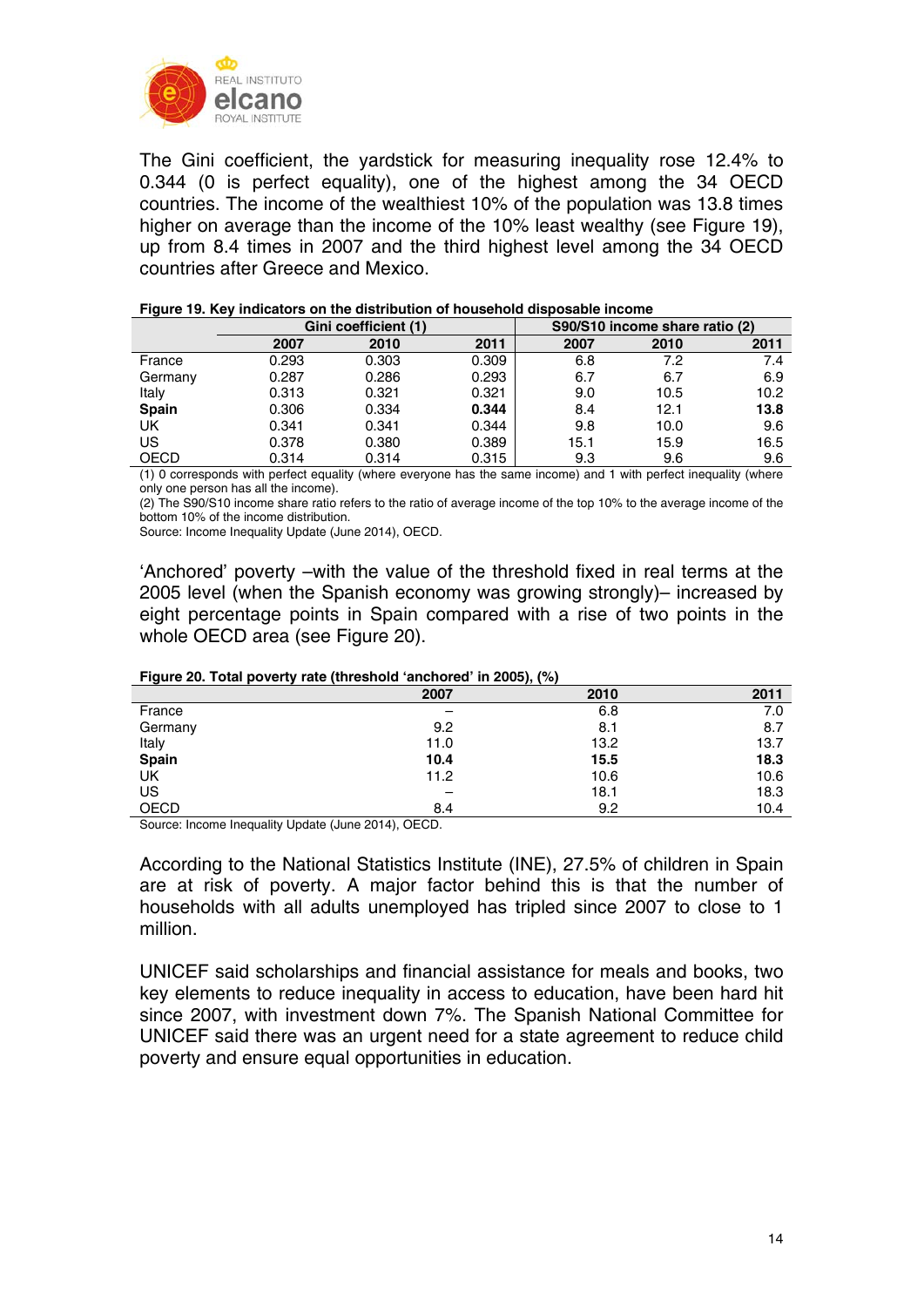

# *… and the number of millionaires rises*

The number of Spaniards with net assets of at least US\$1 million (€740,000), excluding their primary residence and consumables, rose 11.6% in 2013 to 161,000, according to the latest world wealth report of Capgemini and RBC Wealth Management (see Figure 21).

|  | Figure 21. Ranking of countries with the most high net worth individuals (thousands) (1) |  |
|--|------------------------------------------------------------------------------------------|--|
|  |                                                                                          |  |

|                  | 2012  | 2013  |
|------------------|-------|-------|
| 1. <sub>US</sub> | 3,436 | 4,006 |
| 3. Germany       | 1,015 | 1,130 |
| 4. China         | 643   | 758   |
| 5. UK            | 465   | 527   |
| 6. France        | 430   | 472   |
| 10. Italy        | 176   | 203   |
| 14. Spain        | 145   | 161   |

(1) Out of 25.

Source: Capgemini Financial Services.

The number dropped sharply in 2008, when the economy slowed down before going into recession, and since then has recovered the level of 2007 (see Figure 22). One reason for the rise in wealth in 2013 was the upturn in the Madrid stock market whose Ibex-35 benchmark index increased 21%, after falling for three years.

### **Figure 22. Number of rich spaniards, 2002-10**

|                                                                                        |      |      | .    |      |      |      |      |      |      |      |
|----------------------------------------------------------------------------------------|------|------|------|------|------|------|------|------|------|------|
|                                                                                        | 2004 | 2005 | 2006 | 2007 | 2008 | 2009 | 2010 | 2011 | 2012 | 2013 |
| Number 141,000 148,000 157,000 161,000 127,000 143,000 140,000 137,300 145,000 161,000 |      |      |      |      |      |      |      |      |      |      |
| Source: RBC Wealth Management and Capgemini, 2014 World Wealth Report.                 |      |      |      |      |      |      |      |      |      |      |

# **Corporate Scene**

*WiFi provider Let's Gowex collapses, CEO admits fraudulent accounting*  The bankruptcy of Gowex, an urban wireless internet company with a stellar stock market performance, exposed lax oversight by regulators.

The company collapsed after Gotham City Research, a US-based shortseller, issued a stinging report on 1 July that cast serious doubts on the company's management and accounting practices. This led Jenaro García Martín, Gowex's founder and CEO, to confess five days later than he had falsified the accounts for 'at least' the past four years.

Gotham alleged that Gowex overstated its revenues by 10 times, and the number of WiFi hotspots it managed was only 5% of what it claimed.

Gowex is the third company of the 23 on the MAB alternative stock market (for small cap firms seeking to expand) to declare bankruptcy. Share prices plummeted and four companies said they would leave the market for another one.

Other recent corporate scandals include the insolvency of Bankia, the fourthlargest bank which had to be nationalised and bailed out by the EU, and Pescanova, a frozen fish group whose debts of €3.6 billion were three times higher than those recorded in its accounts.